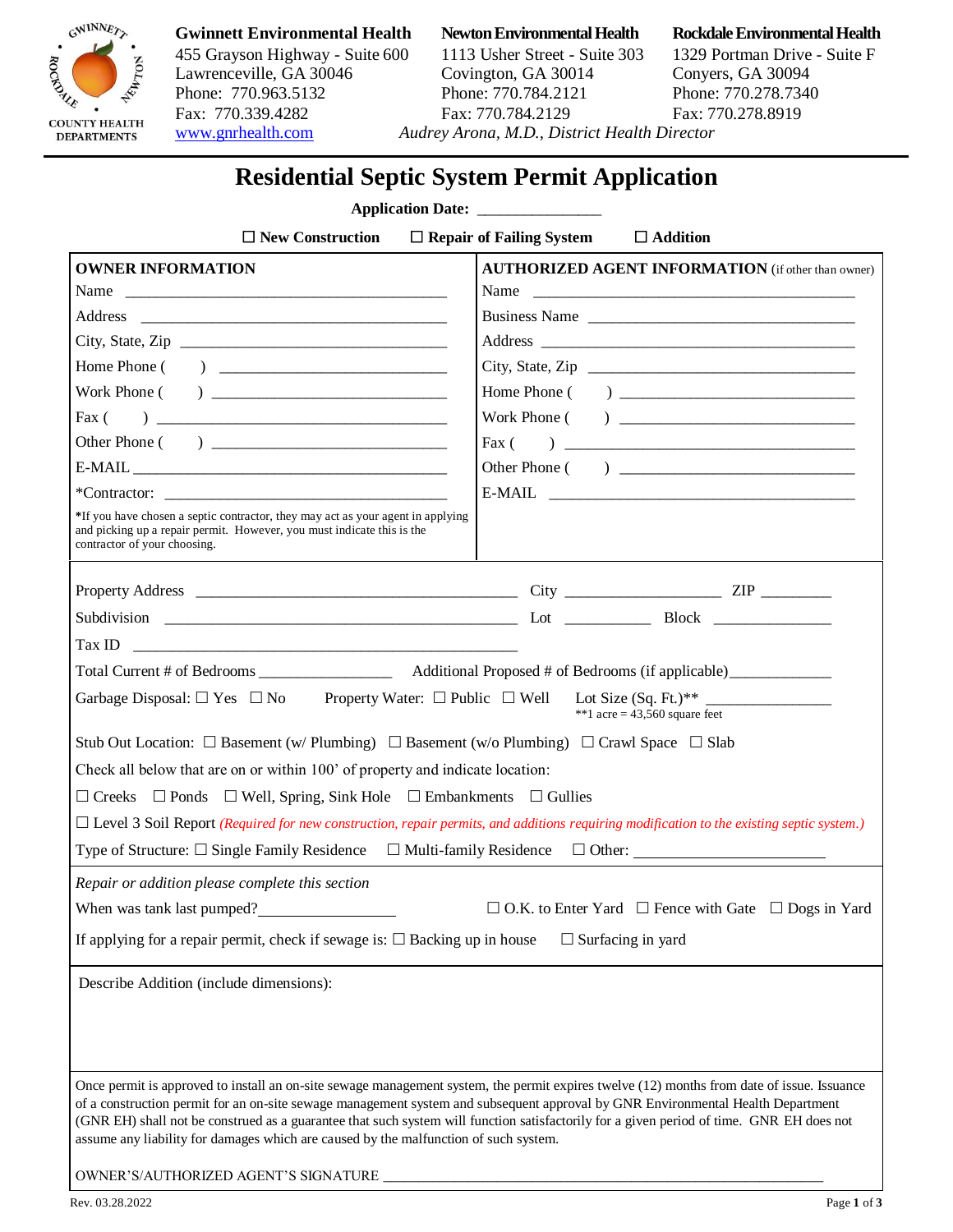

**Gwinnett Environmental Health Newton Environmental Health Rockdale Environmental Health**

455 Grayson Highway - Suite 600 1113 Usher Street - Suite 303 1329 Portman Drive - Suite F Lawrenceville, GA 30046 Covington, GA 30014 Conyers, GA 30094 Phone: 770.963.5132 Phone: 770.784.2121 Phone: 770.278.7340 Fax: 770.339.4282 Fax: 770.784.2129 Fax: 770.278.8919 [www.gnrhealth.com](http://www.gnrhealth.com/) *Audrey Arona, M.D., District Health Director* 

# **Residential Septic System: New Construction Permitting Requirements**

For the submission of an application for new residential construction **not requiring** an engineered site plan, the following items must be provided:

- 1. A completed *Residential Septic System Permit Application* and applicable fees paid to the respective county.
- 2. A lot sketch or house location plan to include the following:
	- Sketch must be a minimum of  $1" = 40'$  scale or larger  $(1" = 30'$  or  $1" = 20"$ )
	- Lot dimension must be shown
	- Scaled dimension of building showing correct location on sketch
	- The street or road name and location must be identified
	- Locations of existing or proposed wells, spring heads, or bodies of water within 100 feet of property lines
	- Scaled location of driveway, patio, deck, sidewalk, shed, any other structures or any other paved areas
	- Location of underground utilities existing or proposed
	- Location of plumbing stub-out
- 3. A Level 3 soil report will be required for the review of the application.

If an approved Level 3 soil report is already on record with this department, it may be utilized. If your property does not have an approved Level 3 soil report on file, an original stamped Level 3 soil report from a certified soil classifier recognized by the State of Georgia Environmental Health Office is required. A list of approved soil classifiers can be located at: <http://dph.georgia.gov/wastewater-management>

4. A copy of the floor plan for all stories of the house. All rooms must be labeled. This does not have to be to scale.

## **When an Engineered Site Plan and Level 4 soil report may be required**

Please be advised that after review of the submitted information from above it may be determined that the lot will require a residential engineered site plan (see "Residential Engineered Site Plan Requirements" on the next page). Typically, engineered site plans will be required when there are challenging limitations of the lot. You will be notified if an engineered site plan is required for your permit application.

Our staff may require Level 4 soil report when alternative on-site sewage management systems are proposed and/or additional soil data are needed to adequately address site suitability and/or system design.

Please allow our office 10 working days to review the plans and conduct a site visit. We will contact you if any questions arise.